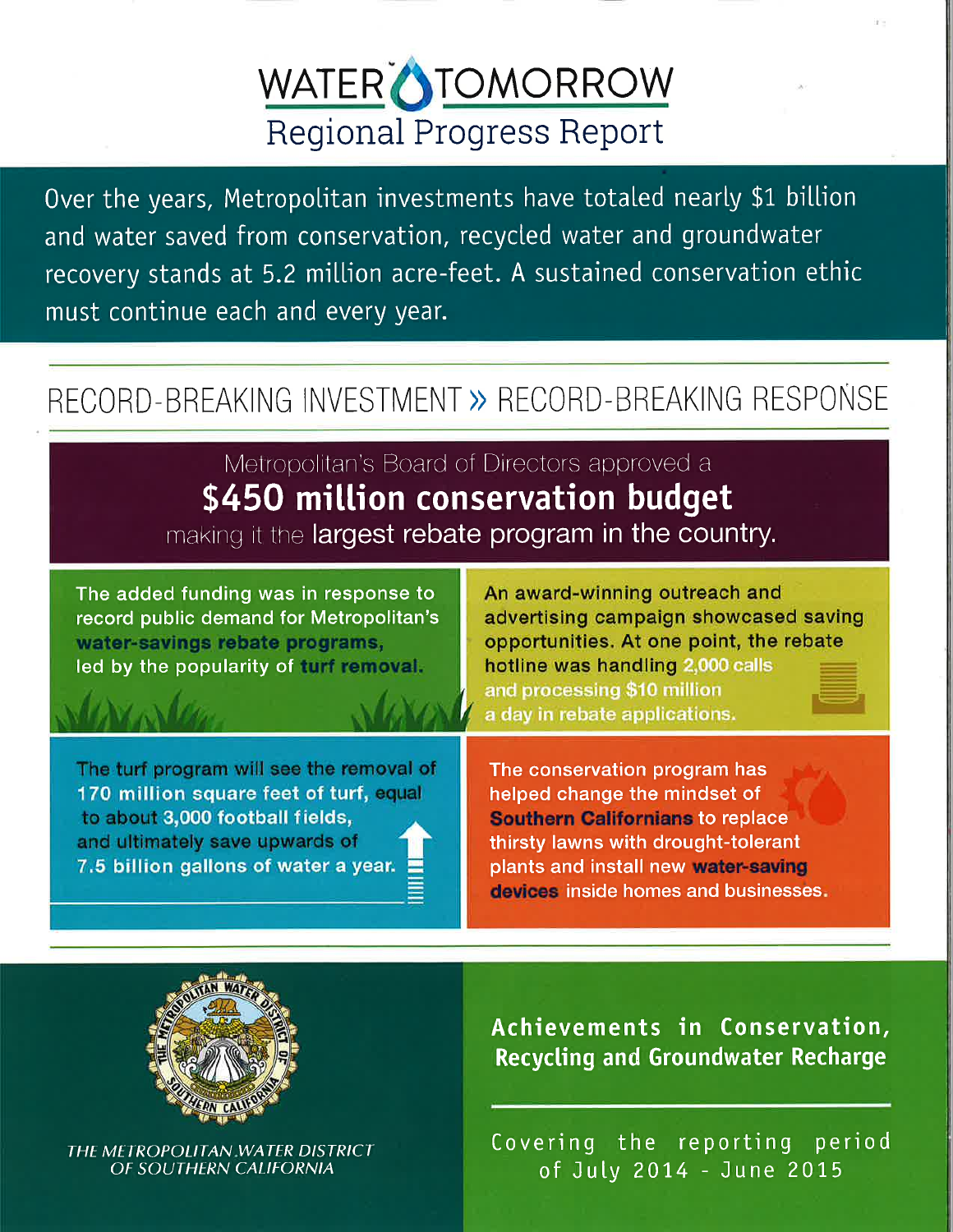# WATER SAVINGS RECA

Southern California faced an extraordinary water challenge in 2014 and 2015. The Metropolitan Water District of Southern California responded with an unprecedented investment in long-term conservation and local resource management.

Fiscal year 2014/15 investments:

- \$495 million for conservation programs
- \$372 million for recycled water projects
- \$132 million for groundwater recovery projects

CONSERVATION SAVINGS 944,000 acre-feet 308 billion gallons

### It's everyone's turn.

Together we can save more.

bewaterwise.com<sup>®</sup>



RECYCLED WATER 414,000 acre-feet 135 billion gallons

**GROUNDWATER RECOVERY** 115,000 acre-feet 37 billion gallons



An acre-foot is nearly 326,000 gallons, about the amount used by two typical Southland households in a year.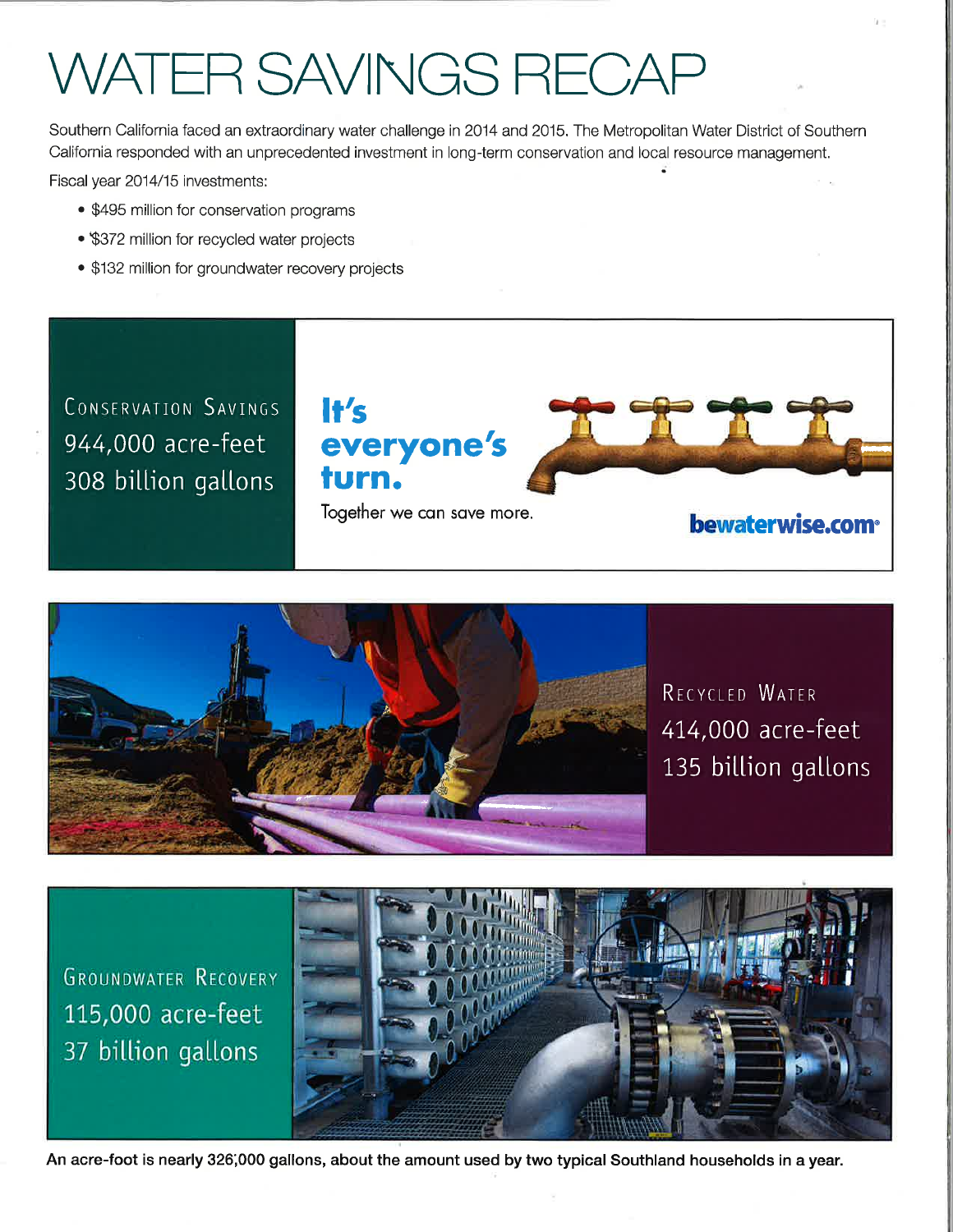# HIGHLIGHTS

- Metropolitan's Board of Directors approved its largest ever conservation and outreach budget of \$450 million for fiscal years 2014/15 and 2015/16.
- In the first year of the two-year budget, Metropolitan funded \$143 million in rebates and advertising to help water customers improve efficiency in their homes and businesses.
- . Metropolítan funded more than \$91 million in turf removal rebates after the incentive was doubled in May 2014, making it Metropolitan's most popular program ever.
- . SocalWater\$mart, Metropolitan's regional conservation program, rebated a record '1OB,0OO applications.
- The On-site Retrofit Pilot Program was launched to encourage conversion of potable irrigation or industrial water systems to recycled water,
- . A \$5.5 million outreach campaign reached millions of viewers and listeners through radio, television, billboard and digital advertisements, search-engine optimization, and the popular water-saving playlists on Pandora and its Spanish-language equivalent Uforia that featured songs timed to keep showers less than five minutes.
- A revamped mwdh2o.com website was unveiled with easier navigation and improved mobile features, graphics and photographs to reach a broader audience.
- ' Businesses and high volume water users were visited by members of Metropolitan's Board of Directors and executive management team through programs such as Water for Business/Business for Water for discussions on Southern California's water supply outlook, key policy issues and opportunities to collaborate on water use efficiency programs and projects.
- . The 13th annual Solar Cup™ event, the nation's largest solar boat competition, drew 41 high school teams bringing more than 800 students to demonstrate skills in engineering, math and communication and water conservation.





Turf removal **Taking Our Turn**" to conserve High-efficiency clothes washer





Drought-exposed shore at DVL California Friendly<sup>®</sup> landscape Solar Cup<sup>™</sup> competition